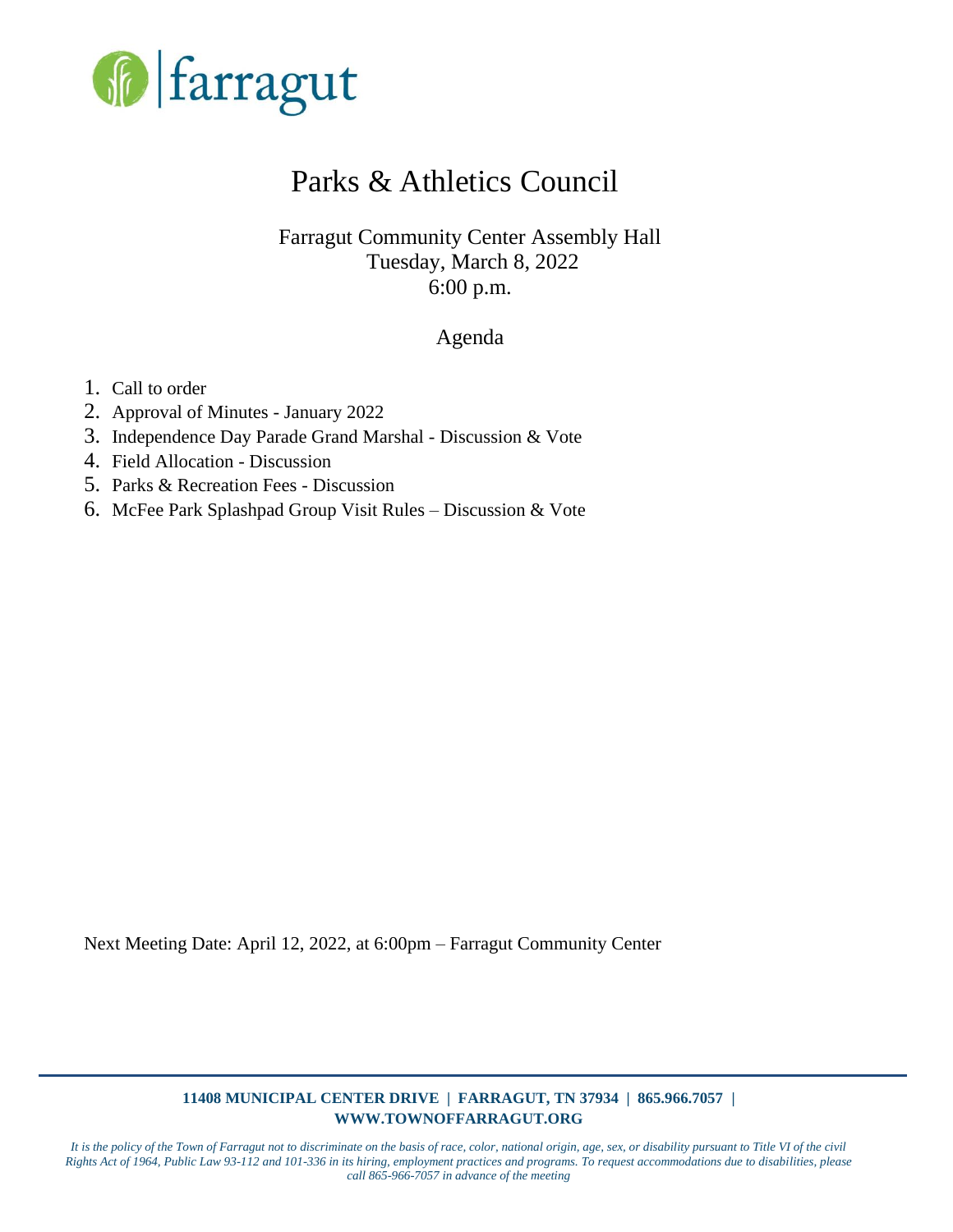

### PARKS AND ATHLETICS COUNCIL MINUTES Tuesday, January 11, 2022, 6:00 p.m.

Present: Bill McAdams, Jeff Devlin, Ria Padhye, Scott Russ, Mark Gellar, Debbie Pinchok, Drew Burnette, Randy Armstrong TOF Employees: Sue Stuhl, Lauren Cox Not Present: Jeff Ullian, Riley Honken, Vonnie Tharp, Bob Brock

- Scott called the council to order
- Approval of the December minutes
	- o Motion to approve by Mark Gellar, seconded by Jeff Devlin and the council voted to approve
- Discussion on Parks and Recreation Master Plan
	- o Reviewed updated draft of master plan and agreed to present to the BOMA
- Independence Parade Grand Marshall Candidates
	- o Tony Vitello, Kellie Harper, Healthcare workers, Rural Metro, Quintin Tarantino, Business community, Veterans, others
- **Other Business** 
	- o Update on McFee Park Phase III Working to complete a few vital items to be able to open tennis/pickleball and restroom
- Field Allocation
	- o Lauren prepped Council for the allocation decisions
- Meeting Adjourned

### **11408 MUNICIPAL CENTER DRIVE | FARRAGUT, TN 37934 | 865.966.7057 | WWW.TOWNOFFARRAGUT.ORG**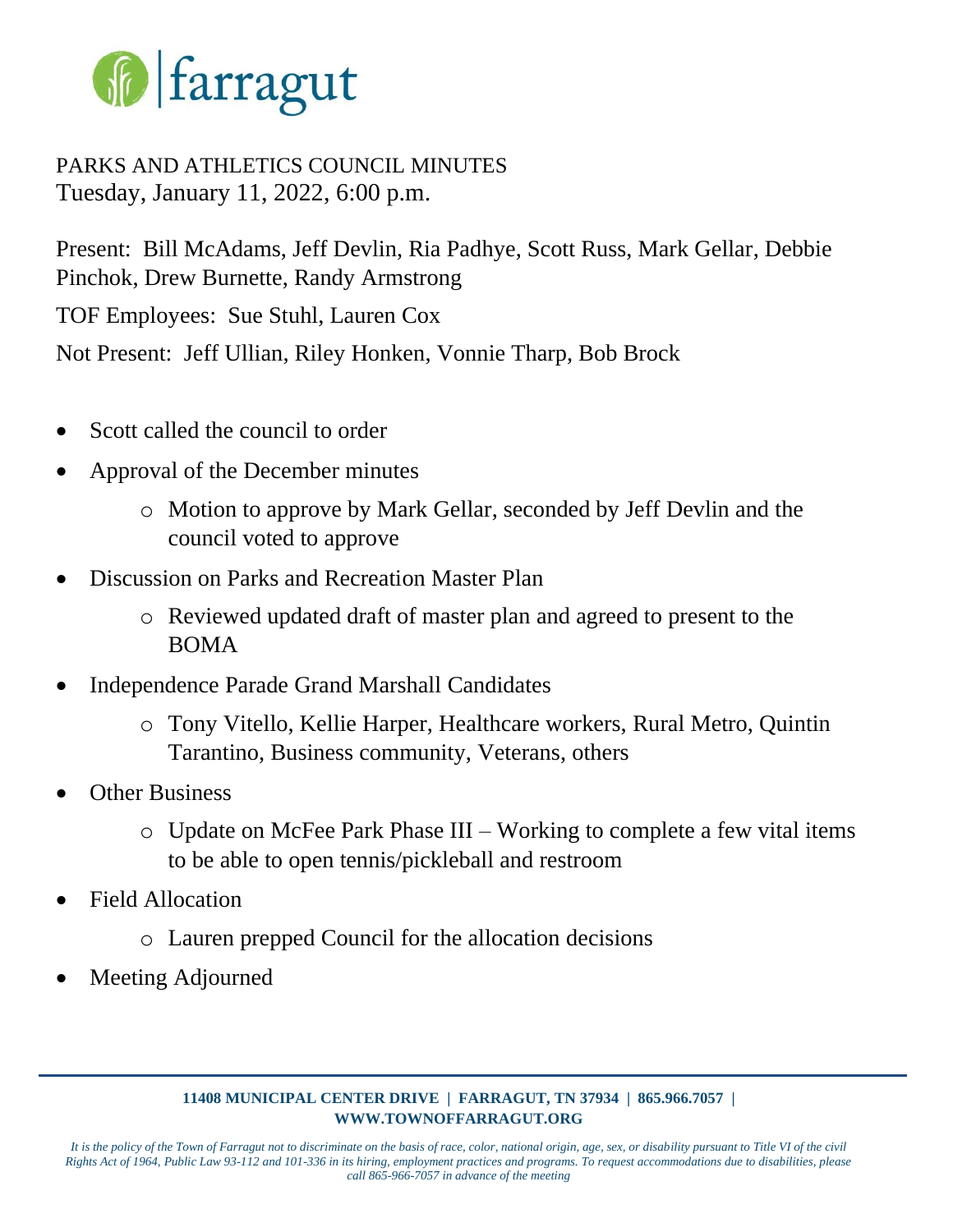2022 Grand Marshal Nominations

- 1. Tony Vitello (Tennessee Baseball Coach)
- 2. Front Line Healthcare Workers (Tennova)
- 3. Kelly Harper (Tennessee Basketball Coach)
- 4. Josh Heupel (Tennessee Football Coach)
- 5. Rural Metro
- 6. Scott Stallings (Local Professional Golfer)
- 7. Quentin Tarantino (American Filmmaker Knoxville Native)
- 8. FHS Coaches
- 9. Local Veterans
- 10. Farragut Chamber/ Farragut Business Alliance
- 11. Amy Burritt & Cheri Intveld (Owners of Euphoric Cheese Shop in Farragut)
- 12. Clydesdales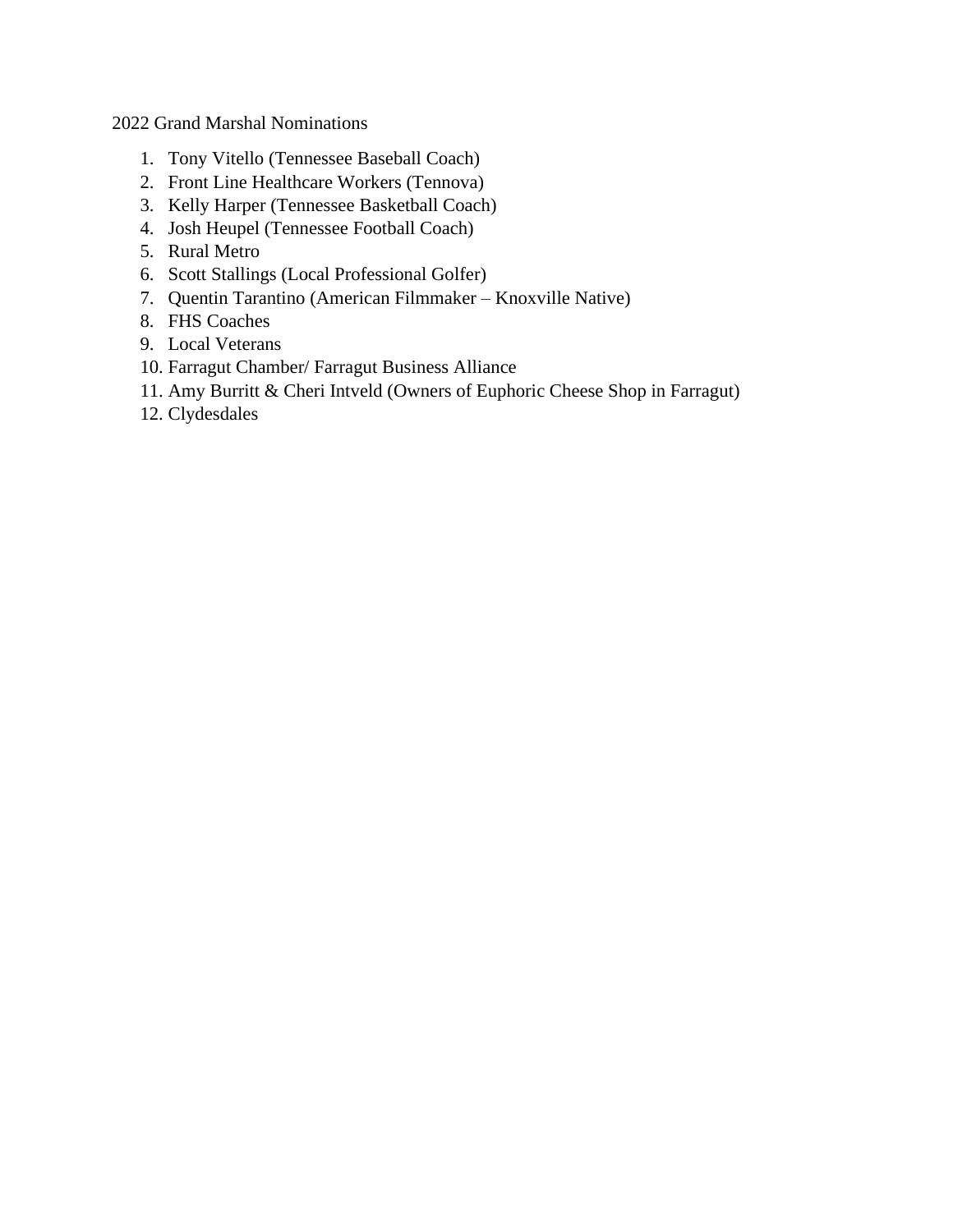## 2022 Surrounding Recreation Fees for Public Use

| <b>Organization</b>                                |                                                                                                                | <b>League Fees</b>                                                                                | <b>Athletic Field Fees</b>                                                                                                                                                                              |                              |                                                                        |          |               | <b>Pavilion Rental Fees</b>                                                                                                                      | <b>Additional Notes</b>                                                                                                                                                                                                                                                                     |
|----------------------------------------------------|----------------------------------------------------------------------------------------------------------------|---------------------------------------------------------------------------------------------------|---------------------------------------------------------------------------------------------------------------------------------------------------------------------------------------------------------|------------------------------|------------------------------------------------------------------------|----------|---------------|--------------------------------------------------------------------------------------------------------------------------------------------------|---------------------------------------------------------------------------------------------------------------------------------------------------------------------------------------------------------------------------------------------------------------------------------------------|
|                                                    | Softball                                                                                                       | Volleyball                                                                                        | <b>Natural Turf Fields</b>                                                                                                                                                                              | <b>Synthetic Turf Fields</b> | <b>Baseball</b>                                                        | Softball | <b>Tennis</b> |                                                                                                                                                  |                                                                                                                                                                                                                                                                                             |
| <b>Elizabethton Parks and</b><br><b>Recreation</b> | N/A                                                                                                            | Coed: \$250/team. Players<br>must play a certain amount of<br>games to participate in<br>Tourney. | <b>No Information</b>                                                                                                                                                                                   |                              |                                                                        |          |               | Resident: \$30-40/4 hours \$50-75/9 hours<br>Non-resident: \$5 fee. Kitchenette : \$25.00 (certain pavilions<br>only) Some pavilions are Free.   | \$1.25 fee for online payments.<br>Player ejections result in fined \$75-\$150 w/ multiple game<br>suspensions                                                                                                                                                                              |
| <b>Nashville Recreation</b>                        | <b>NSL: Mens and Coed:</b><br>\$57/player and minimum<br>of 12 players per team.<br>MSSL: Mens and Coed: \$60- | Spring: \$150/team<br>Fall: \$250/team                                                            | Daytime/Resident: \$20<br>Daytime/Resident: \$40 Non-Resident: \$45*<br>Non-Resident: \$25*<br>Night Time/Resident: \$60 Non-Resident: \$65*<br><b>Night Time/Resident:</b><br>\$40 Non-Resident: \$45* |                              |                                                                        |          | \$10/hr       | <b>Resident: \$30-150</b><br>Non-resident: \$40-180<br>(Half Day: 6am-3pm, Full Day: 6am-11pm)                                                   | Light Key: \$50 - Cash only refundable deposit.<br>*Reservations are a 2 hour minimum. User groups are<br>responsible for field damage if fields are closed. Softball:<br>team captain can pay full amount or make each player pay<br>there portion. (2.3% Transaction Fee for Debit/Credit |
| <b>City of Knoxville</b>                           | 70/player<br>Mens and Coed: \$275/team<br>(\$175 if entering a 2nd<br>team)                                    | Coed: \$180/team.                                                                                 | \$35/2 hrs. \$55/4 hrs. \$100/All Day<br>User groups line fields, supply nets, etc.<br>Tourney: \$200-500/day including all fields, pavilions, and concessions at                                       |                              |                                                                        |          |               | \$40 - 50/4 hours<br>(\$10-15 per additional hour, if needed)                                                                                    | cards to 3rd party processor)<br>*Softball Tourney Fee: \$55.<br>Team withdraw fee: \$100 pre-deadline, No refund post-                                                                                                                                                                     |
| <b>Knox County</b>                                 | Mens and Coed: Spring -<br>\$360/team, Fall -<br>\$250/team                                                    | N/A                                                                                               | \$15/hr                                                                                                                                                                                                 | N/A                          |                                                                        |          |               | Half Day: \$35-90<br>Full Day: \$60-180<br>(2.35% credit card fee)                                                                               | deadline.<br>Softball sessions: Spring - 10 games + tourney,<br>$Fall -$<br>6 games + tourney                                                                                                                                                                                               |
| <b>Knoxville Sports and Social</b><br>Club         | Coed: \$49-65/person<br>(depends on time of<br>registration and season)<br>Min: 14 players.                    | Coed: \$49-59/person (depends<br>on time of registration) Min: 8<br>players.                      | N/A                                                                                                                                                                                                     |                              |                                                                        |          | N/A           | N/A                                                                                                                                              | Team refund: 100% before deadline.                                                                                                                                                                                                                                                          |
| Johnson City                                       | Mens: \$400/team Coed:<br>\$300/team (plus \$5 for<br>every non-city resident)                                 | N/A                                                                                               | Practice: \$20/hr/field<br>Tournament: 1 day:<br>\$210-320/field(s)<br>2 Days: Add \$80-<br>160/field 3 Days: Add<br>\$80-150/field                                                                     | N/A                          |                                                                        |          |               | Resident: Half Day: \$5-65, Full Day: \$10-95<br>Non-resident: Half Day: \$10-70, Full Day: \$20-100                                             | Tournaments: Maintenance, \$20/hr/employee. Temp use<br>of mound and fence, \$50/field/weekend. Refundable key<br>deposit \$50.                                                                                                                                                             |
| Maryville/Alcoa/Blount<br>County                   | \$375/team/10 games<br>\$450/team/16 games<br><b>Participation Fee:\$3.50</b>                                  | \$265/team                                                                                        | N/A                                                                                                                                                                                                     |                              |                                                                        |          | <b>Free</b>   | Half day: \$20-40, Full day: \$35-75<br>(Groups > 100 incur an addition \$100 charge and require liability<br>insurance)                         | Softball league: team can practice 1 1/2 hrs during week<br>and 2 hrs on weekends.                                                                                                                                                                                                          |
| <b>City of Kingston</b>                            | N/A                                                                                                            | N/A                                                                                               | \$10/hr without lights. \$20/hr with lights. \$45 for games                                                                                                                                             |                              |                                                                        |          | \$10/hr       | \$10-25 per hour (Electric charge: \$5-10 per hour)                                                                                              |                                                                                                                                                                                                                                                                                             |
| <b>Roane County</b>                                | N/A                                                                                                            | N/A                                                                                               | N/A                                                                                                                                                                                                     |                              |                                                                        |          |               | Shelter: \$10/hr<br>Cottage: \$15/hr<br>(3 hour minimum)                                                                                         |                                                                                                                                                                                                                                                                                             |
| <b>Loudon County</b>                               | Coed/Womens: \$325/team<br>(Full refund before rules<br>meeting but NO refund<br>afterwards)                   | N/A                                                                                               | Free (\$10 key deposit if<br>enclosed)                                                                                                                                                                  | N/A                          | <b>Practice: Free</b><br>Tournament:<br>\$200/field/weekend            |          | Free          | Free (\$10 key deposit if enclosed)                                                                                                              | Tournament field prep: drag and line once/day plus 5 bags<br>of turface (if needed). \$25/each time after that (if<br>requested)                                                                                                                                                            |
| <b>Lenoir City</b>                                 | N/A                                                                                                            | N/A                                                                                               | <b>Free</b>                                                                                                                                                                                             | N/A                          | Free                                                                   |          | Free          | Half day: \$27                                                                                                                                   |                                                                                                                                                                                                                                                                                             |
| <b>City of Sevierville</b>                         | <b>Mens: \$275</b><br>Coed: \$225<br>(Refundable Protest Fee:<br>\$200)                                        | <b>Coed: \$125</b><br>(Protest<br>Fee: \$25)                                                      | No Information                                                                                                                                                                                          | No Information               | \$25/hr without lights<br>\$50/hr with lights<br>(includes field prep) |          | \$5/hr        | \$10-15/hour<br>Wedding: \$50 fee for residents, \$55 for non-residents for 4 hours \$50/field/prep afterwards. Gate fee of \$25/day. Extra fees | Tournament fees: \$300 fee plus field rental \$100-250/day<br>depending on # of fields. Field prep once/day &<br>for retail sales.                                                                                                                                                          |
| <b>Gatlinburg</b>                                  | N/A                                                                                                            | N/A                                                                                               | <b>No Information</b>                                                                                                                                                                                   |                              |                                                                        |          | Free          | <b>Residents: Free</b><br>Non-resident:\$25-45                                                                                                   |                                                                                                                                                                                                                                                                                             |
| <b>Pigeon Forge</b>                                | N/A                                                                                                            | N/A                                                                                               | No Information                                                                                                                                                                                          |                              |                                                                        |          |               | Free but reservation required                                                                                                                    |                                                                                                                                                                                                                                                                                             |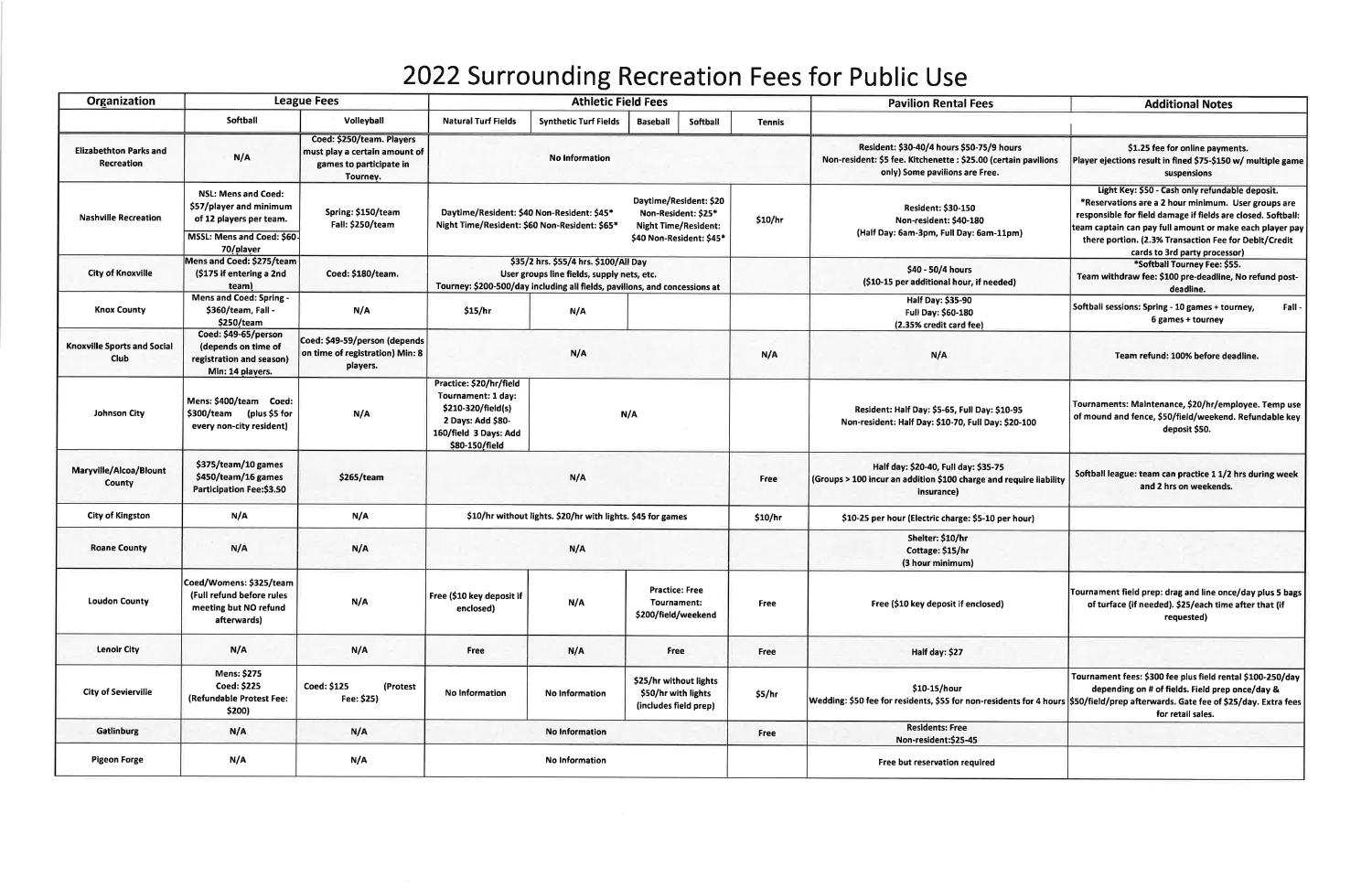| <b>City of Oak Ridge</b> |     |       | Practice: Daytime - \$10/hr, Night w/ lights - \$20/hr.<br>Games:<br>League - \$30/hr, Non-league - \$40/hr |                                                                        |  | Prime: \$7.20/hr<br>Non-prime:<br>\$3.60/hr                           |                                           | Tournament fees: Diamond - \$75/field/day, Rectangle -<br>\$100/field/day (Field prep: \$25/field) |
|--------------------------|-----|-------|-------------------------------------------------------------------------------------------------------------|------------------------------------------------------------------------|--|-----------------------------------------------------------------------|-------------------------------------------|----------------------------------------------------------------------------------------------------|
| <b>Town of Farragut</b>  | N/A | \$165 | \$20/hr<br><b>Tournament Fees:</b><br>$1/2$ Day: \$85<br><b>All Day: \$150</b>                              | \$40/hr<br><b>Tournament Fees:</b><br>1/2 Day: \$300<br>All Day: \$600 |  | $\vert$ Tennis: \$10/1.5hr $\vert$<br><b>Pickleball:</b><br>\$5/1.5hr | Half day: \$25-\$95, Full day: \$40-\$145 | Tournament & Camp - damage deposit: \$500 (refundable), <br>consession vendor: \$20-40             |

# 2020 Surrounding Area's Reservation Fees - Open Spaces

| <b>Organization</b>               | <b>Base</b>                                                                                                                                                                                                      | <b>Additional</b>                                                                                                                                                                                                                 | <b>Alcohol</b>                                                                                             | <b>Other</b>                                                                                                                                                                                                                                                                              |  |
|-----------------------------------|------------------------------------------------------------------------------------------------------------------------------------------------------------------------------------------------------------------|-----------------------------------------------------------------------------------------------------------------------------------------------------------------------------------------------------------------------------------|------------------------------------------------------------------------------------------------------------|-------------------------------------------------------------------------------------------------------------------------------------------------------------------------------------------------------------------------------------------------------------------------------------------|--|
| <b>Metro Nashville Recreation</b> | See Special Event Fees 2020 document                                                                                                                                                                             |                                                                                                                                                                                                                                   |                                                                                                            | The Town of Farragut's Parks and Plaza would be                                                                                                                                                                                                                                           |  |
| <b>City of Knoxville</b>          | <b>Suttree Landing Festival Lawn:</b><br>Non-profit - \$550/day, For-profit - \$750/day                                                                                                                          | Special noise permit: \$50/day<br>Electrical access fee: \$150/hr<br>Trash cans and clean up fee: \$100/hr                                                                                                                        | Application fee: \$50 Publication fee: \$25                                                                |                                                                                                                                                                                                                                                                                           |  |
| <b>World's Fair Park</b>          | Festival Lawn: Non-profit - \$550/day,<br>For-profit - \$750/day, or <4hr=\$100/hr                                                                                                                               | Electrical box fee: \$50/box/day<br>Security damage deposit (refundable):<br>>300=\$1000, <300=\$500                                                                                                                              | Same as City of Knoxville                                                                                  |                                                                                                                                                                                                                                                                                           |  |
| Lakeshore Park                    | Main Events Lawn: \$1,500/day                                                                                                                                                                                    | \$500 surchage if a tent > 25'x25'<br>Security deposit: \$250                                                                                                                                                                     |                                                                                                            |                                                                                                                                                                                                                                                                                           |  |
| <b>City of Franklin</b>           | The Park at Harlinsdale Farm: Resident - \$300/weekday,<br>\$500/weekend day. Non-resident - extra \$200/day.<br>Local non-profit - \$150/weekday, \$250/weekend day.<br>Not local non-profit - extra \$100/day. | Application fee: \$100 (non-refundable)<br>Damage deposit: \$500 (refundable)<br>Reserved/overflow parking: \$100/4 hrs & \$50/hr<br>after 4 hours                                                                                | <b>TABC and Franklin Beer Board permits</b><br>required                                                    | Parks Dept. staff hours: \$25/hr (4 hour )<br>If emergency personnel are required: \$40/hr (2 h                                                                                                                                                                                           |  |
| <b>City of Chattanooga</b>        | Miller Park: Full lawn: General use - \$150/hr,<br>Non-profit - \$100/hr. (Max rate - \$1,000/day)<br>Half Lawn: half rate of full lawn                                                                          | Application fee: \$100 (non-refundable)<br>Noise permit: Free                                                                                                                                                                     | Beer: App fee - \$250 plus attend beer board<br>mtg, Wine or Liqour: \$100/day                             |                                                                                                                                                                                                                                                                                           |  |
| <b>Town of Farragut</b>           | Ralph McGill Plaza: 100 or less: Non-profit - \$300.<br>Profit/Private - \$400. 101 or more: Non-profit - \$450,<br><b>Profit/Private - \$600</b>                                                                | <b>Electrical fee: \$100</b><br><b>Trash</b><br>fee: 100 or less: \$75 (Town staff), 101 or more:<br>renter provides trash service. Security deposit<br>(refundable): 100 or less: \$300, 101 or more:<br>\$500<br>Tent fee: \$50 | Alcohol Fee: Non-profit \$100 (sales or no<br>sales); Profit/Private \$250 (no sales) and<br>\$500 (sales) | If serving or selling alochol: must hire police office<br>beer board event permit (beer only), and receive<br>alcohol event permit (wine and liquor).<br>100 <sub>o</sub><br>cannot shut down entry roads; 101 or more - all<br>down entry roads (provided parking at Farragut<br>Center) |  |



 $\mathcal{C}$